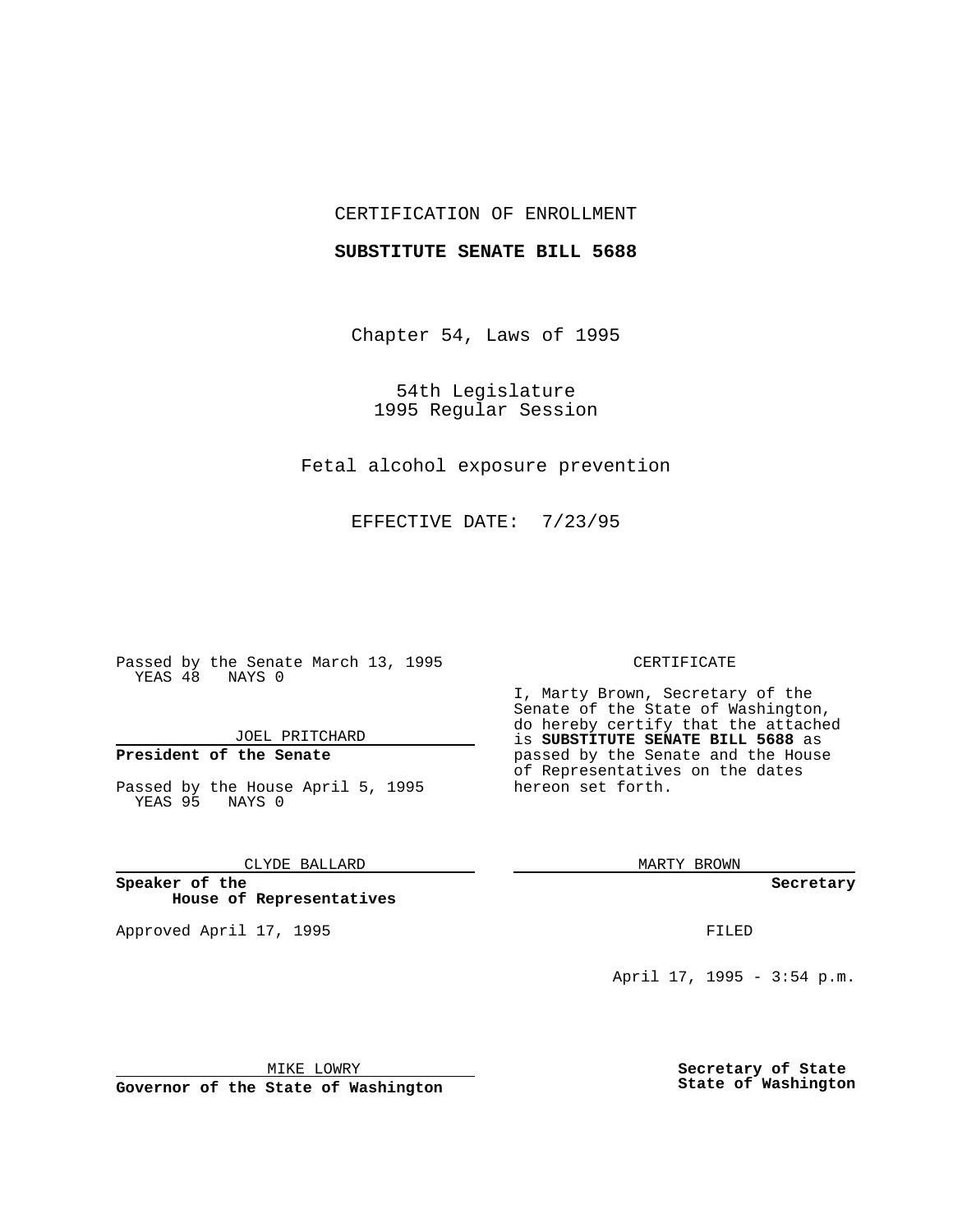# **SUBSTITUTE SENATE BILL 5688** \_\_\_\_\_\_\_\_\_\_\_\_\_\_\_\_\_\_\_\_\_\_\_\_\_\_\_\_\_\_\_\_\_\_\_\_\_\_\_\_\_\_\_\_\_\_\_

\_\_\_\_\_\_\_\_\_\_\_\_\_\_\_\_\_\_\_\_\_\_\_\_\_\_\_\_\_\_\_\_\_\_\_\_\_\_\_\_\_\_\_\_\_\_\_

Passed Legislature - 1995 Regular Session

# **State of Washington 54th Legislature 1995 Regular Session**

**By** Senate Committee on Human Services & Corrections (originally sponsored by Senators Hargrove, Long, Franklin, Rasmussen, C. Anderson, Kohl, Prentice, McAuliffe, Fairley, Drew, Smith, Heavey, Sheldon, Wojahn, Bauer and Winsley)

Read first time 03/01/95.

 AN ACT Relating to fetal alcohol exposure; adding new sections to chapter 70.96A RCW; and creating new sections.

BE IT ENACTED BY THE LEGISLATURE OF THE STATE OF WASHINGTON:

 NEW SECTION. **Sec. 1.** The legislature finds that fetal alcohol exposure is among the leading known causes of mental retardation in the children of our state. The legislature further finds that individuals with undiagnosed fetal alcohol exposure suffer substantially from secondary disabilities such as child abuse and neglect, separation from families, multiple foster placements, depression, aggression, school failure, juvenile detention, and job instability. These secondary disabilities come at a high cost to the individuals, their family, and society. The legislature finds that these problems can be reduced substantially by early diagnosis and receipt of appropriate, effective intervention.

 The purpose of this act is to support current public and private efforts directed at the early identification of and intervention into the problems associated with fetal alcohol exposure through the creation of a fetal alcohol exposure clinical network.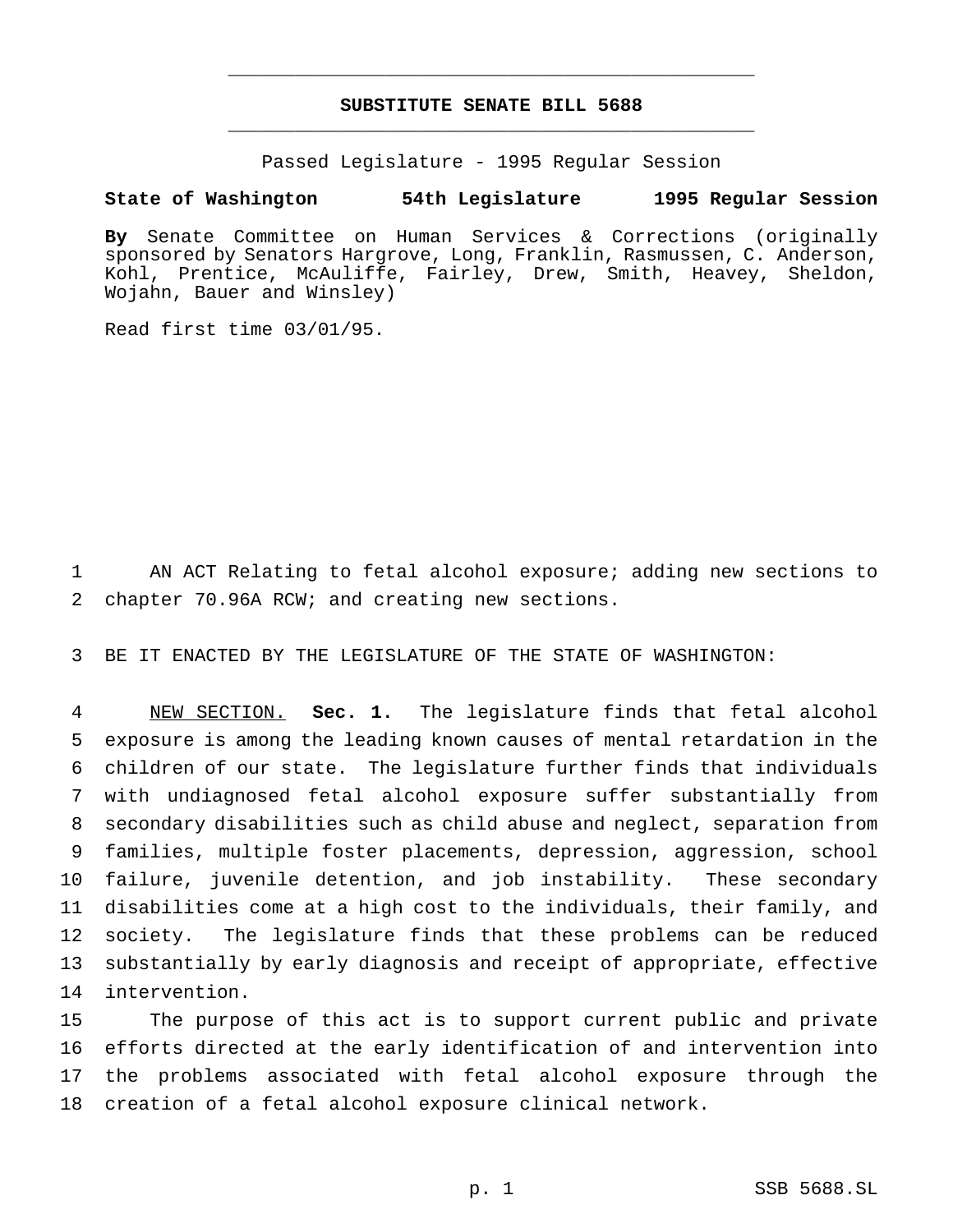NEW SECTION. **Sec. 2.** A new section is added to chapter 70.96A RCW to read as follows:

 (1) The department shall contract with the University of Washington fetal alcohol syndrome clinic to provide fetal alcohol exposure screening and assessment services. The University indirect charges shall not exceed ten percent of the total contract amount. The contract shall require the University of Washington fetal alcohol syndrome clinic to provide the following services:

 (a) Training for health care staff in community-based fetal alcohol exposure clinics to ensure the accurate diagnosis of individuals with fetal alcohol exposure and the development and implementation of appropriate service referral plans;

 (b) Development of written or visual educational materials for the individuals diagnosed with fetal alcohol exposure and their families or caregivers;

 (c) Systematic information retrieval from each community clinic to (i) maintain diagnostic accuracy and reliability across all community clinics, (ii) facilitate the development of effective and efficient screening tools for population-based identification of individuals with fetal alcohol exposure, (iii) facilitate identification of the most clinically efficacious and cost-effective educational, social, vocational, and health service interventions for individuals with fetal alcohol exposure;

 (d) Based on available funds, establishment of a network of community-based fetal alcohol exposure clinics across the state to meet 26 the demand for fetal alcohol exposure diagnostic and referral services; and

 (e) Preparation of an annual report for submission to the department of health, the department of social and health services, the department of corrections, and the office of the superintendent of public instruction which includes the information retrieved under subsection (1)(c) of this section.

 (2) The department shall submit to the legislature, by January 1, 1996, a copy of the governor's fetal alcohol syndrome advisory board report.

 NEW SECTION. **Sec. 3.** A new section is added to chapter 70.96A RCW to read as follows: